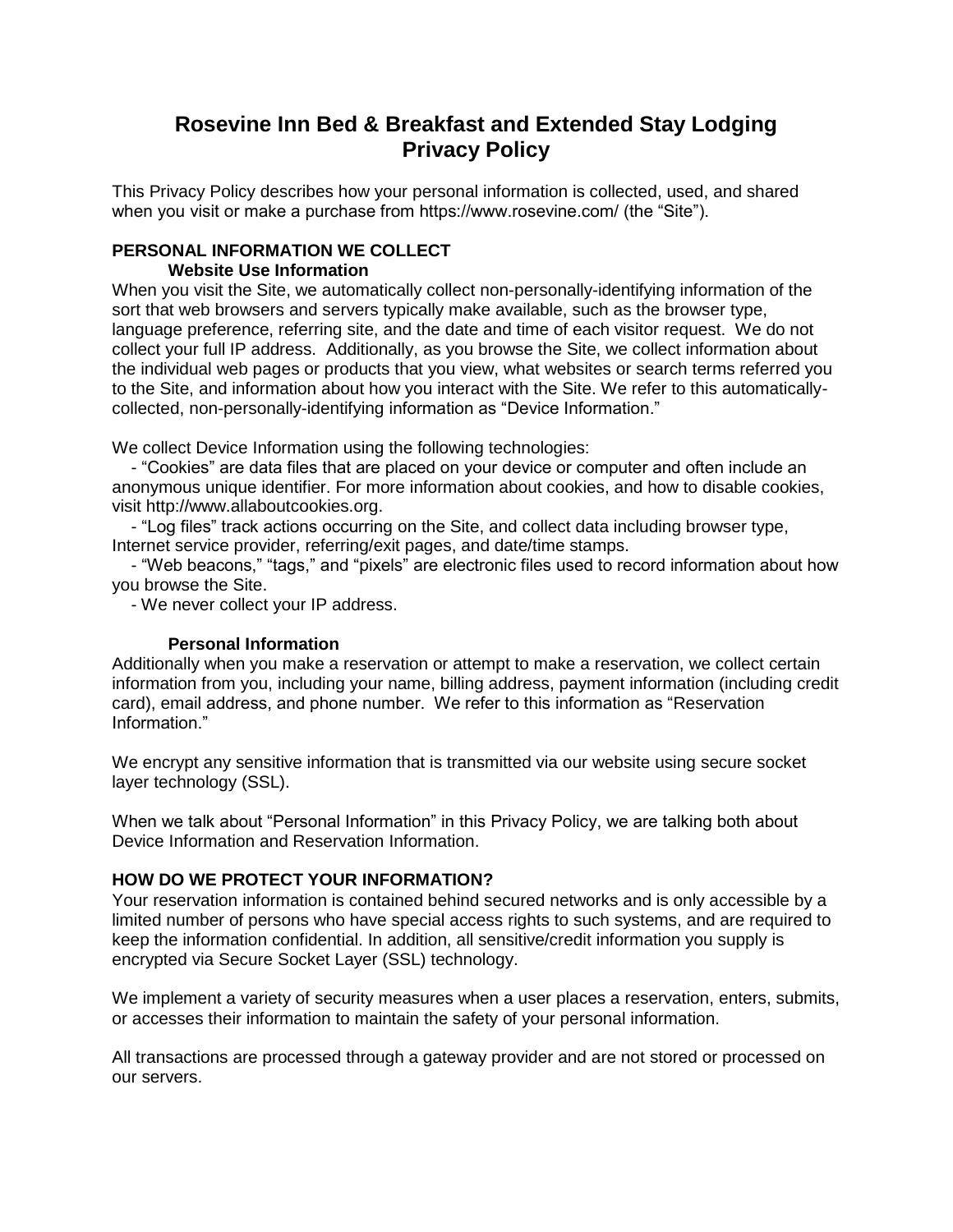#### **HOW DO WE USE YOUR PERSONAL INFORMATION?**

We do not share, sell, lend or lease any of the information about you (whether personally identifiable or not) with anyone except to the extent it is necessary to process transactions, provide services that you have requested, or as described below.

We use the Device Information that we collect to help us screen for potential risk and fraud, and more generally to improve and optimize our Site (for example, by generating analytics about how our customers browse and interact with the Site, and to assess the success of our marketing and advertising campaigns).

We use the Reservation Information that we collect generally to fulfill any orders placed (including processing your payment information, arranging for requested services, and providing you with invoices and/or order confirmations). Additionally, we use this Order Information to:

- Communicate with you, including requests for ratings and reviews;
- Screen our orders for potential risk or fraud; and

 - When in line with the preferences you have shared with us, provide you with information or advertising relating to our products or services.

We disclose Personal Information only to those of our employees, contractors, and affiliated organizations that

- (i) need to know that information in order to process it on our behalf or to provide services available at Rosevine Inn, and
- (ii) that have agreed not to disclose it to others.

This includes website hosting partners, reservation channel management providers, and other parties who assist us in operating our website, conducting our business, or serving our users.

#### **SHARING YOUR PERSONAL INFORMATION**

We share your Personal Information with third parties to help us use your Personal Information, as described above.

 - We use ResNexus to power our online reservation system. You can read more about how ResNexus uses your Personal Information here:

<https://www.resnexus.com/company/privacypolicy/>

 - We use Google Analytics to help us understand how our customers use the Site. You can read more about how Google uses your Personal Information here:

https://www.google.com/intl/en/policies/privacy/. You can also opt-out of Google Analytics here: https://tools.google.com/dlpage/gaoptout.

 - We use TextingReviews to solicit reviews and ratings. You can read more about how TextingReviews uses your Personal Information here: https://www.textingreviews.com/privacy

 - We may also share your Personal Information to comply with applicable laws and regulations, to respond to a subpoena, search warrant or other lawful request for information we receive, or to otherwise protect our rights.

#### **YOUR RIGHTS**

If you are a European resident, you have the right to access personal information we hold about you and to ask that your personal information be corrected, updated, or deleted. If you would like to exercise this right, please contact us through the contact information below.